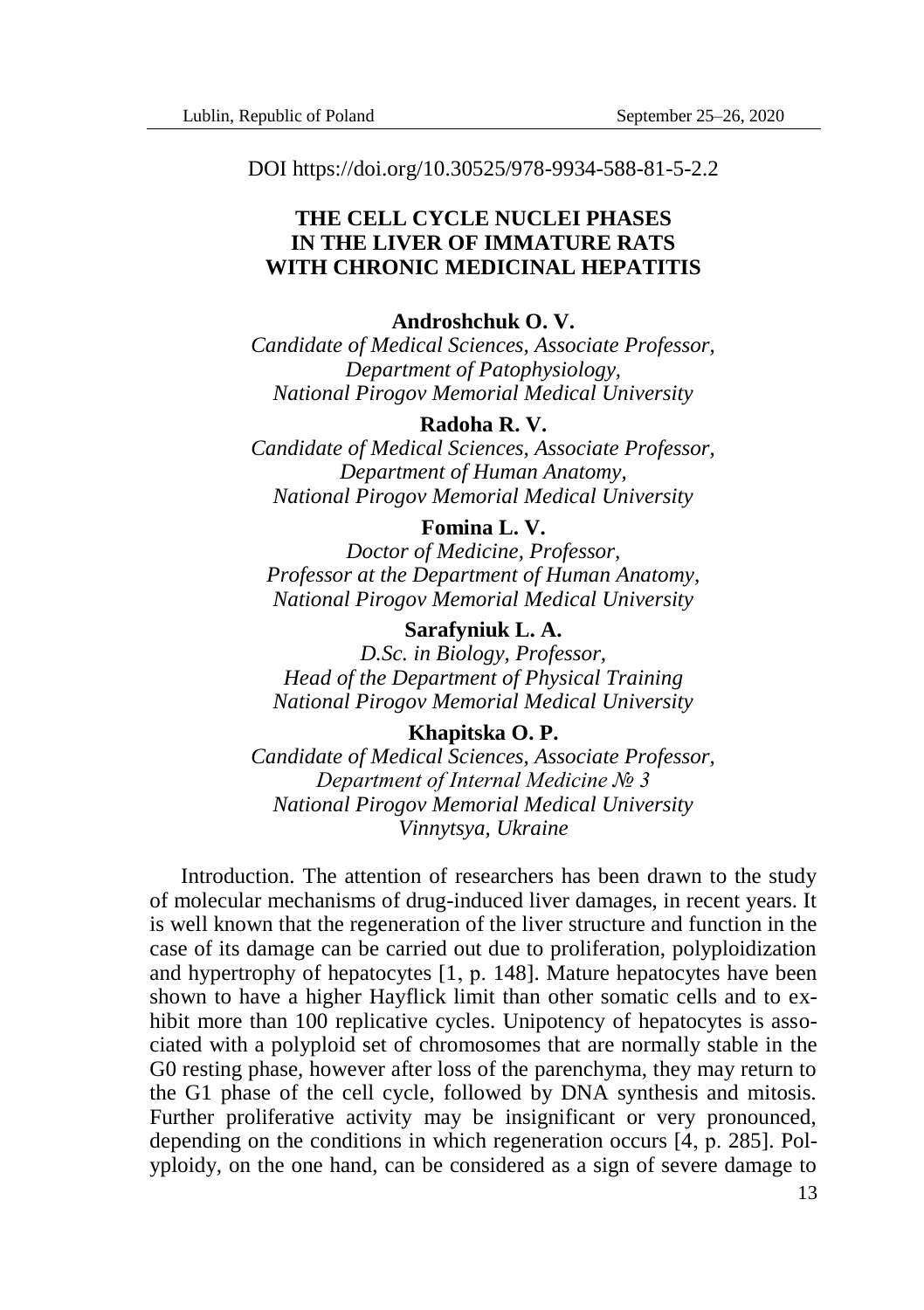hepatocytes, on the other hand  $-$  it is a kind of protective mechanism in response to hepatotoxins, as polyploid cells are more resistant to pathogens [5, р. 2].

Along with proliferation and polyploidization, hepatocyte hypertrophy plays an important role in the reparative regeneration of the liver, which can be caused either by an increase in cell ploidy or the size of their cytoplasm. Hepatocyte hypertrophy, which is not associated with polyploidization, occurs due to increased intracellular regeneration, which leads to an increase in the number and hypertrophy of various intracellular structures and organelles [6, р. 153].

Goal. To investigate the phases of the cell cycle (CC) in the liver cells nuclei of immature rats in experimental chronic drug-induced hepatitis (HMG) caused by rifampicin and isoniazid and in the pathogenetic correction of quercetin and thiotriazoline.

Materials and methods. An experimental study was performed on 50 nonlinear white laboratory sexually immature male rats with an initial body weight of  $60 - 70$  g. The choice of immature animals is due to the need to maximize the approximation of experimental pathology studied in children. HMG modeling was performed according to our own method [2, p. 284] by intragastric administration of rifampicin and isoniazid three times a week for 29 days. Experimental animals were divided into 4 groups: 1st – intact animals ( $n = 12$ ), 2nd – HMG modeling ( $n = 14$ ), animals of the 3rd ( $n = 12$ ) and 4th groups ( $n = 12$ ). ) in parallel with rifampicin and isoniazid for 29 days daily intragastric injected respectively quercetin («Quertile», CJSC NPC Borschagovsky Chemical-Pharmaceutical Plant at a rate of 75 mg / kg and thiotriazoline (JSC «Galichpharm», corporation «Arterium»  $-22.5$  mg / kg. ED50 recalculation for quercetin and thiotriazoline was performed according to the method of Yu.R. Rybolovlev [3, p. 15–14]. After completion of the experiment, the animals under euthanasia under thiopental anesthesia were decapitated and liver tissue was collected.

The DNA content in the nuclei of liver cells was determined by flow cytometry (MPC). Suspensions of nuclei from liver cells were obtained using a special solution for nuclear DNA testing CyStain DNA from Partec, Germany according to the protocol of the manufacturer's instructions. Cyclic analysis (phases of the cell cycle) was performed using FloMax software in full digital compliance. The digital correspondence to the experimental data was performed according to the mathematical model.

Statistical analysis of the obtained results was performed using nonparametric methods of evaluation of the obtained data.

Results and discussion. The largest percentage of nuclei that were in the range of G0-G1 was registered with the use of synthetic hepatoprotector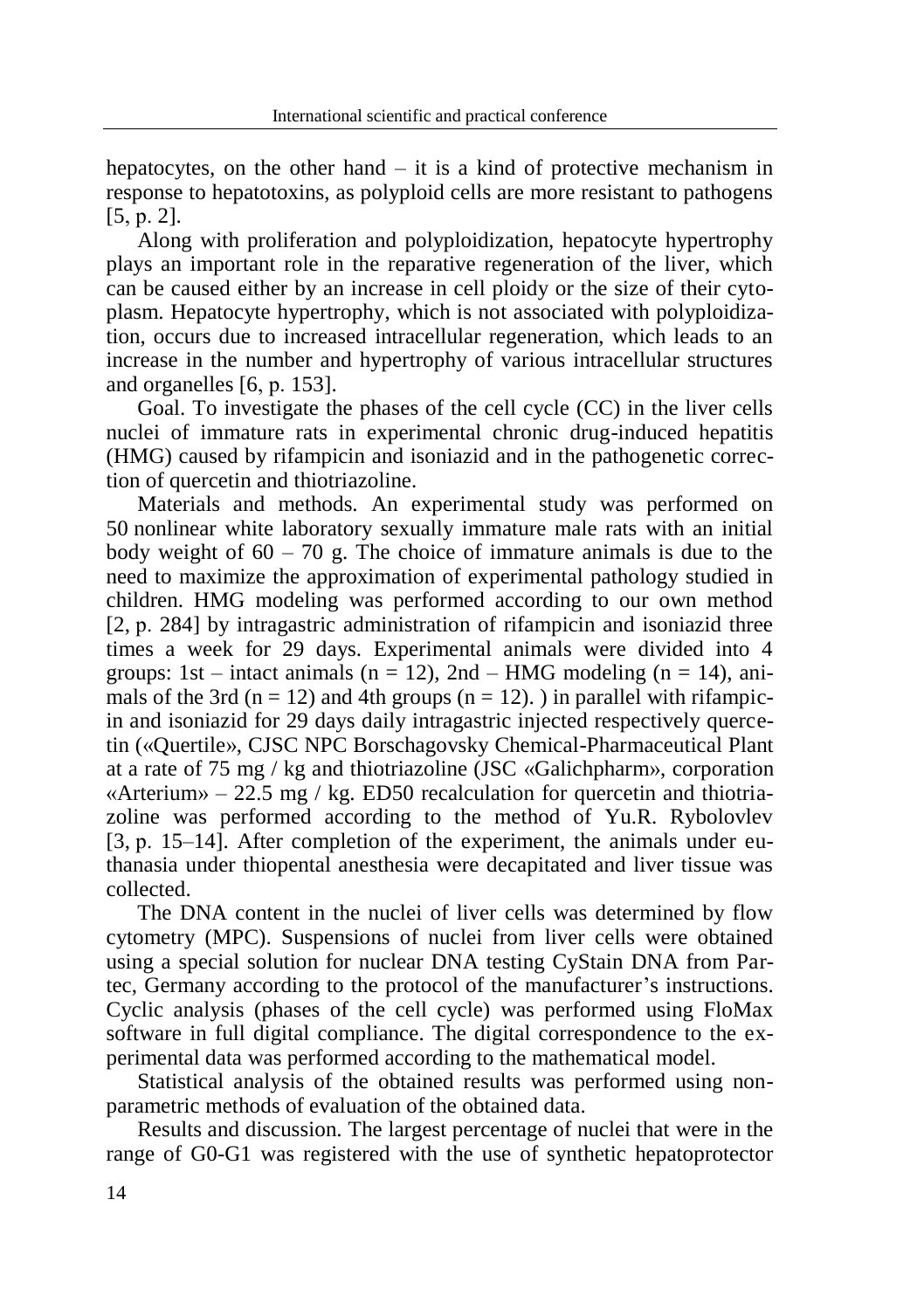thiotriazoline in immature rats with HMG. This indicates an increase in differentiation and functional specialization of hepatocytes that did not have irreversible damage. A significantly higher percentage of diploid hepatocyte nuclei in the G1 phase compared to untreated animals, which reached or even exceeded that in intact animals, in our opinion, should be regarded as a process of compensation of specialized function, when dystrophically altered hepatocytes cannot fully perform it. We consider this fact to be positive effect of thiotriazoline.

Slightly different results were observed with respect to the percentage of liver cells in the S-phase: in the treatment of animals with HMG quercetin, this figure was lower than in untreated animals  $(3.85 \pm 1.16\% \text{ vs.})$ 6.46  $\pm$  0.96%, p <0.05), but did not reach the norm, as it significantly exceeded that intact ( $p < 0.05$ ), which, in our opinion, indicates an insufficient level of repair in the liver on the background of the introduction of this drug. However, when using thiotriazoline, this figure did not differ from that in the group of intact, but was significantly lower than in animals with HMG without drug correction, which indicates a sufficiently high hepatoprotective effect of this drug (see Table 1).

Table 1

| Phases of the cell cycle and fragmentation of nuclear DNA |
|-----------------------------------------------------------|
| of immature rats liver cells with HMG and its treatment   |
| with hepatoprotectors, $(M \pm m)$                        |

| <b>Groups</b>                | <b>Indicators</b> |                    |                   |                   |
|------------------------------|-------------------|--------------------|-------------------|-------------------|
|                              | $G1, \%$          | $S, \%$            | $G2M, \%$         | IP, $\%$          |
| 1. Intact                    | $67,90\pm4,27$    | $2,53\pm0,74$      | $29,57\pm4,73$    | $32,10 \pm 4,27$  |
| 2. HMG                       | $61,70\pm5,56*$   | $6,46\pm0.96*$     | $31,84\pm5,21$    | 38,38±5,57*       |
| $3. HMG +$<br>quercetin      | $62,18\pm1,90*$   | $3,85 \pm 1,16$ *# | $33.97 \pm 2.63*$ | $37,81 \pm 1,90*$ |
| 4. $HMG +$<br>thiotriazoline | $70,02\pm4,91$    | $2,81 \pm 1,23 \#$ | $27,18\pm4,15$    | $29,98 \pm 4,91$  |
| $p_3 - p_4$                  | < 0.05            | >0.05              | < 0.05            | < 0.05            |

*Notes:*

*1.*  $*$  – *significant difference compared to intact (p <0,05).* 

*2. # – significant difference compared to HMG (p <0,05).*

*3. p3 – p4 – significant difference between the groups HMG + quercetin and HMG + thiotriazoline (p <0,05).*

It was found that the postsynthetic and mitotic phases (G2M interval) of the CC of liver cell nuclei under HMG conditions and its treatment with hepatoprotectors are as follows: in the  $HMG +$  thiotriazoline group this indicator did not differ as such in intact, exceeded that in intact animals  $(33.97 \pm 2.63\% \text{ vs. } 29.57 \pm 4.73\%, \text{ p} < 0.05)$  (see table 1). In our opinion,